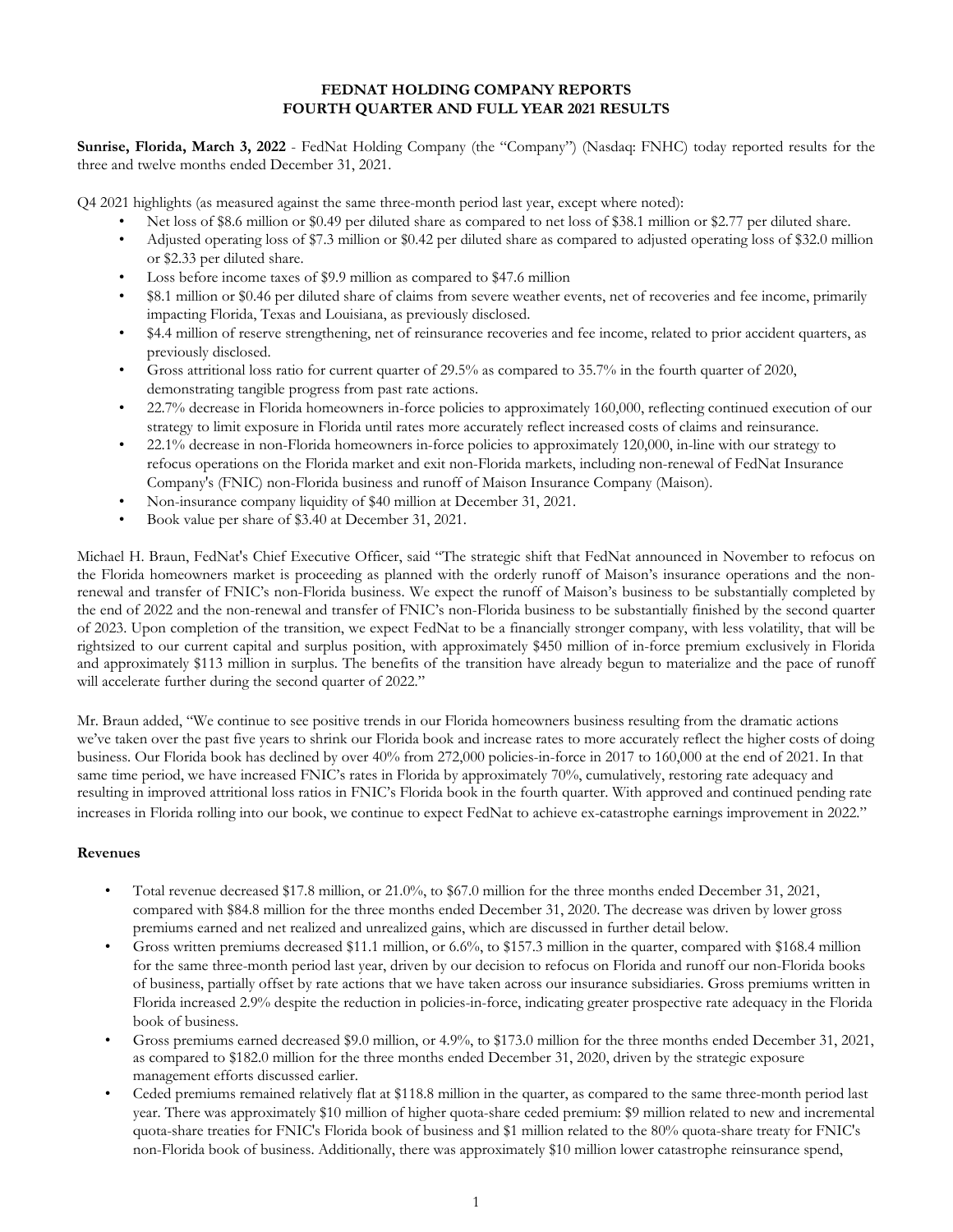driven by purchases of supplemental coverage in 2020 to backfill gaps in coverage stemming from the non-cascading portion of our reinsurance tower, following the multiple retention catastrophe events that occurred in the second half of 2020. This decrease to catastrophe reinsurance spend was partially offset by higher rate-on-line prices in the 2021-2022 catastrophe excess of loss reinsurance program.

• Net realized and unrealized gains decreased \$9.1 million, to less than \$0.1 million for the three months ended December 31, 2021, compared to \$9.2 million in the prior year period.

### **Expenses**

- Losses and LAE decreased \$30.9 million, or 39.3%, to \$47.7 million for the three months ended December 31, 2021, compared with \$78.6 million for the same three-month period last year. The net loss ratio decreased 36.3 percentage points, to 88.0% in the current quarter, compared to 124.3% in the fourth quarter of 2020. The lower ratio was the result of lower current accident year attritional losses as a result of our exposure reduction and rate increases taken over the last year, and lower catastrophe net losses as compared to the prior year period. During the current quarter of 2021, net losses were driven by \$8.1 million of net catastrophe losses, net of reinsurance and claims handling fee income, and prior accident quarter reserve strengthening of \$7.6 million, offset by lower attritional losses in the quarter. The \$7.6 million reserve strengthening is partially offset by a \$4.4 million benefit from lower reinstatement premiums, which are presented in ceded premiums within net premiums earned. The fourth quarter of 2020 net losses were driven by net catastrophe losses of \$27.9 million, related to losses from Hurricanes Delta, Zeta and Eta, as well as prior period reserve strengthening of \$11.5 million.
- Commissions and other underwriting expenses decreased \$14.9 million, or 43.7%, to \$19.2 million for the three months ended December 31, 2021, compared with \$34.1 million for the three months ended December 31, 2020. The net expense ratio decreased 16.3 percentage points, to 47.5% in the current quarter, as compared to 63.8% in the fourth quarter of 2020. The decrease was primarily driven by higher ceding commissions as a result of the incremental quota share treaties in FNIC's Florida and non-Florida book of business, in the current quarter, as compared to the prior year period, as discussed above. In addition, when comparing these periods, this decrease was also driven by elevated other underwriting expenses in the fourth quarter of 2020 stemming from FNIC's non-Florida business.
- For the three months ended December 31, 2021, the Company recorded a non-cash impairment charge of \$1.3 million of identifiable intangible assets from the Maison acquisition. As of December 31, 2021, there are no other intangible assets on the Company's balance sheet related to the Maison acquisition.

#### **2021 vs. 2020 Full Year Results**

• The Company reported net income (loss) of \$(103.1) million, or \$(6.18) per diluted share, for 2021 as compared to net income (loss) of \$(78.2) million, or \$(5.64) per diluted share, for 2020. The larger loss in 2021 was primarily the result of higher reinsurance costs and the lack of any income tax benefits in 2021. In 2020, we recorded \$33.5 million of income tax benefit related to carrying back net operating loss to prior years, as previously disclosed. There was no such income tax benefit this year, as we had fully exhausted our ability to carry back any net operating losses into prior years. Catastrophe weather events and related impacts were the primary driver of losses in both years. These catastrophe losses represented an unprecedented level of activity in the two-year period, including winter storm Uri in 2021, which drove \$27 million of net retained losses, partially due to gaps in excess-of loss reinsurance coverage stemming from the non-cascading portions of the tower following the multiple hurricanes during the second half of 2020, and due to the loss cap in the non-Florida quota-share treaty in place during 2021. Additionally, in 2021 we incurred approximately \$25 million of reinstatement premiums and additional back-up purchases primarily related to the impacts from the six retention catastrophe events during the 2020/2021 treaty year.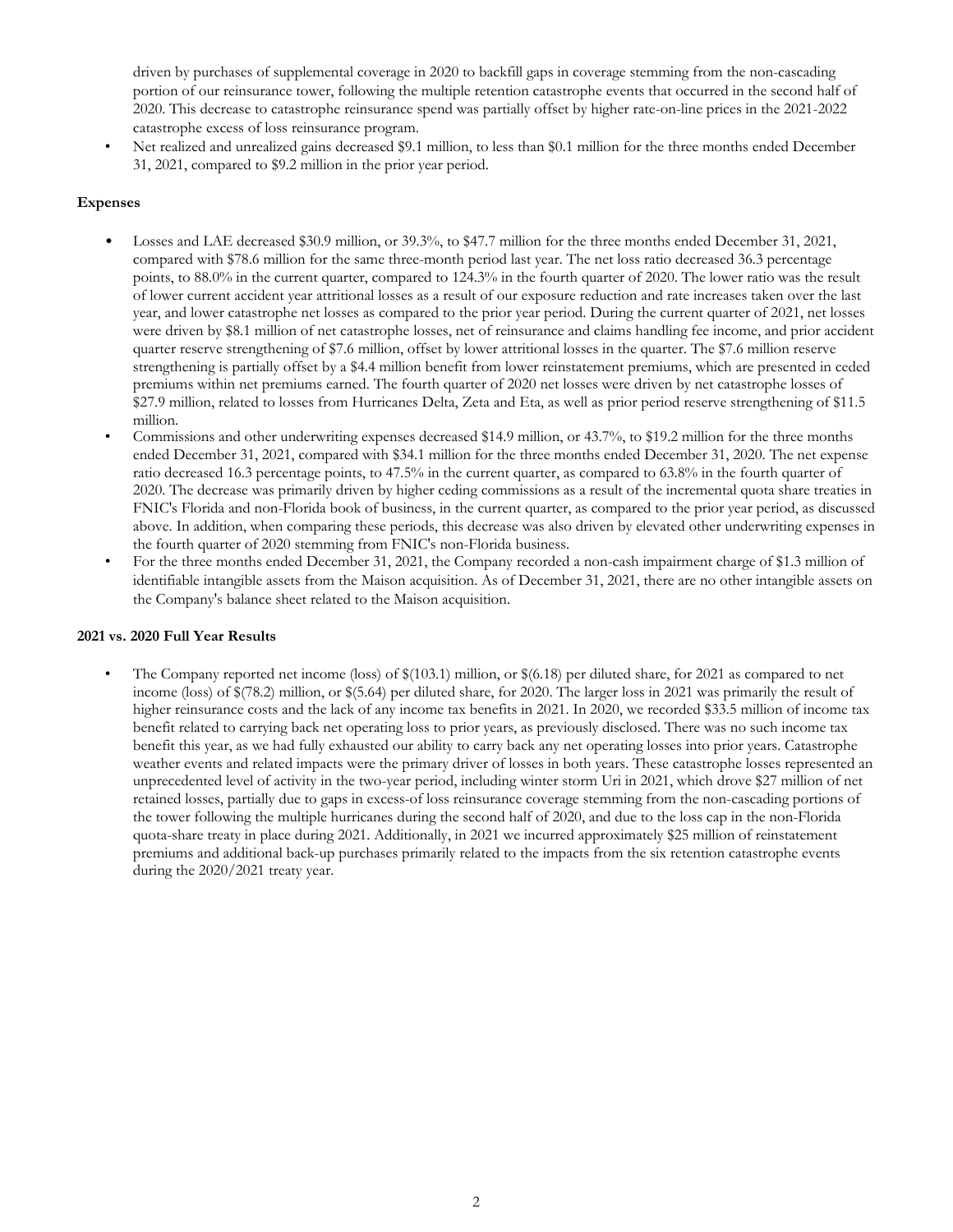### **Non-GAAP Performance Measures**

Non-U.S. generally accepted accounting principles ("GAAP") measures do not replace the most directly comparable GAAP measures and we have included detailed reconciliations thereof on page 10.

We exclude the after-tax (using our statutory income tax rate) effects of the following items from GAAP net income (loss) to arrive at adjusted operating income (loss):

- Net realized and unrealized gains (losses), including, but not limited to, gains (losses) associated with investments and early extinguishment of debt;
- Merger and acquisition, integration and other strategic costs and the amortization of specifically identifiable intangibles (other than value of business acquired);
- Impairment of intangibles;
- Income (loss) from initial adoption of new regulations and accounting guidance; and
- Income (loss) from discontinued operations.

We also exclude the pre-tax effect of the first bullet above from GAAP revenues to arrive at adjusted operating revenues.

Management believes these non-GAAP performance measures allow for a better understanding of the underlying trend in our business, as the excluded items are not necessarily indicative of our operating fundamentals or performance.

Similarly, we exclude accumulated other comprehensive income (loss) ("AOCI") from book value per share to arrive at book value per share, excluding AOCI.

### **Conference Call Information**

The Company will hold an investor conference call at 11:00 AM (ET) Friday, March 4, 2022. The Company's CEO, Michael Braun and its CFO, Ronald Jordan will discuss the financial results and review the outlook for the Company. Messrs. Braun and Jordan invite interested parties to participate in the conference call.

Listeners interested in participating in the Q&A session may access the conference call as follows:

Toll-Free Dial-in: (877) 303-6913

Conference ID: 6628816

A live webcast of the call will be available online via the "Presentations and Events" section of the Company's website at FedNat.com or interested parties can click on the following link:

```
http://www.fednat.com/investor-relations/investor-presentations/
```
Please call at least five minutes in advance to ensure that you are connected prior to the presentation. A webcast replay of the conference call will be available shortly after the live webcast is completed and may be accessed via the Company's website.

### **About the Company**

FedNat Holding Company is an insurance holding company that controls substantially all aspects of the insurance underwriting, distribution and claims processes through our subsidiaries and contractual relationships with independent agents and general agents. The Company, through its wholly owned subsidiaries FedNat Insurance Company and Monarch National Insurance Company, is focused on providing homeowners insurance in Florida. More information is available at https://www.fednat.com/investorrelations/.

### **Forward-Looking Statements /Safe Harbor Statements**

*Safe harbor statement under the Private Securities Litigation Reform Act of 1995:*

*Statements that are not historical fact are forward-looking statements that are subject to certain risks and uncertainties that could cause actual events and results to differ materially from those discussed herein. Without limiting the generality of the foregoing, words such as "anticipate," "believe," "budget," "contemplate," "continue," "could," "envision," "estimate," "expect," "guidance," "indicate," "intend," "may," "might," "plan," "possibly," "potential," "predict," "probably," "pro-forma," "project," "seek," "should," "target," or "will" or the negative or other variations thereof, and similar words or phrases or comparable terminology, are intended to identify forward-looking statements.*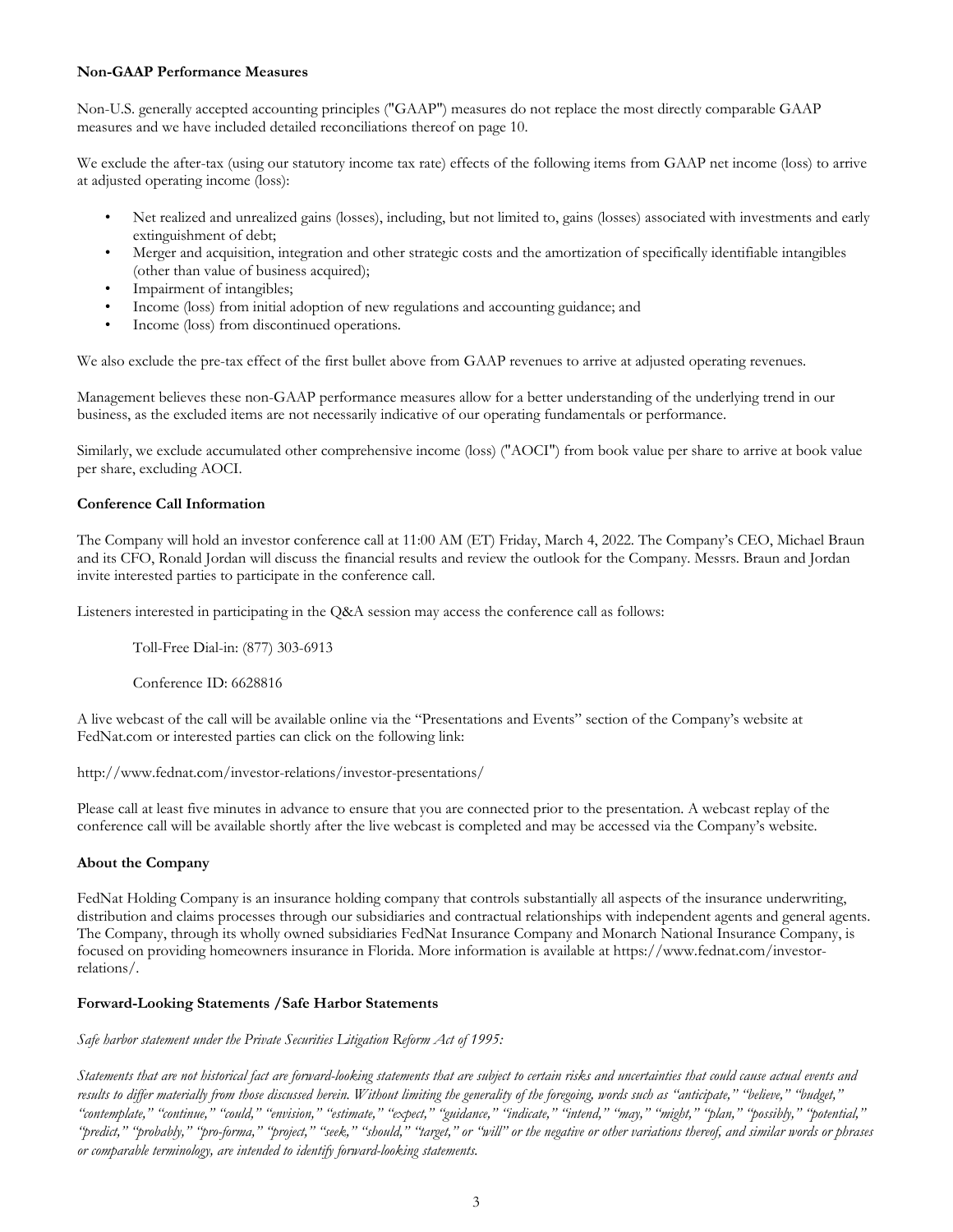*Forward-looking statements might also include, but are not limited to, one or more of the following:*

- *Projections of revenues, income, earnings per share, dividends, capital structure or other financial items or measures;*
- *Descriptions of plans or objectives of management for future operations, insurance products or services;*
- *Forecasts of future insurable events, economic performance, liquidity, need for funding and income; and*
- *Descriptions of assumptions or estimates underlying or relating to any of the foregoing.*

*The risks and uncertainties include, without limitation, risks and uncertainties related to estimates, assumptions and projections generally; the nature of the Company's business; the adequacy of its reserves for losses and loss adjustment expense; claims experience; weather conditions (including the severity and frequency of storms, hurricanes, tornadoes and hail) and other catastrophic losses; reinsurance costs, terms and availability, and the ability of reinsurers to indemnify the Company; our ability to raise additional capital and our compliance with minimum capital and surplus requirements; potential assessments that support property and casualty insurance pools and associations; the effectiveness of internal financial controls; the effectiveness of our underwriting, pricing and related loss limitation methods; changes in loss trends, including as a result of insureds' assignment of benefits; court decisions and trends in litigation; our potential failure to pay claims accurately; ability to obtain regulatory approval applications for requested rate increases or rate increases already in use, or to underwrite in additional jurisdictions, and the timing thereof; the impact that the results of our subsidiaries' operations may have on our results of operations; inflation and other changes in economic conditions (including changes in interest rates and financial markets); pricing competition and other initiatives by competitors; legislative and regulatory developments; the outcome of litigation pending against the Company, and any settlement thereof; dependence on investment income and the composition of the Company's investment portfolio; insurance agents; ratings by industry services and debt rating agencies; the reliability and security of our information technology systems; reliance on key personnel; acts of war and terrorist activities; and other matters described from time to time by the Company in releases and publications, and in periodic reports and other documents filed with the United States Securities and Exchange Commission.*

*In addition, investors should be aware that generally accepted accounting principles prescribe when a company may reserve for particular risks, including claims and litigation exposures. Accordingly, results for a given reporting period could be significantly affected if and when a reserve is established for a contingency. Reported results may therefore appear to be volatile in certain accounting periods.*

*Readers are cautioned not to place undue reliance on these forward-looking statements, which speak only as of the date on which they are made. We do not undertake any obligation to update publicly or revise any forward-looking statements to reflect circumstances or events that occur after the date the forwardlooking statements are made.*

### **Contacts**

Michael H. Braun, CEO (954) 308-1322, Ronald Jordan, CFO (954) 308-1363, Bernard Kilkelly, Investor Relations (954) 308-1409, or investorrelations@fednat.com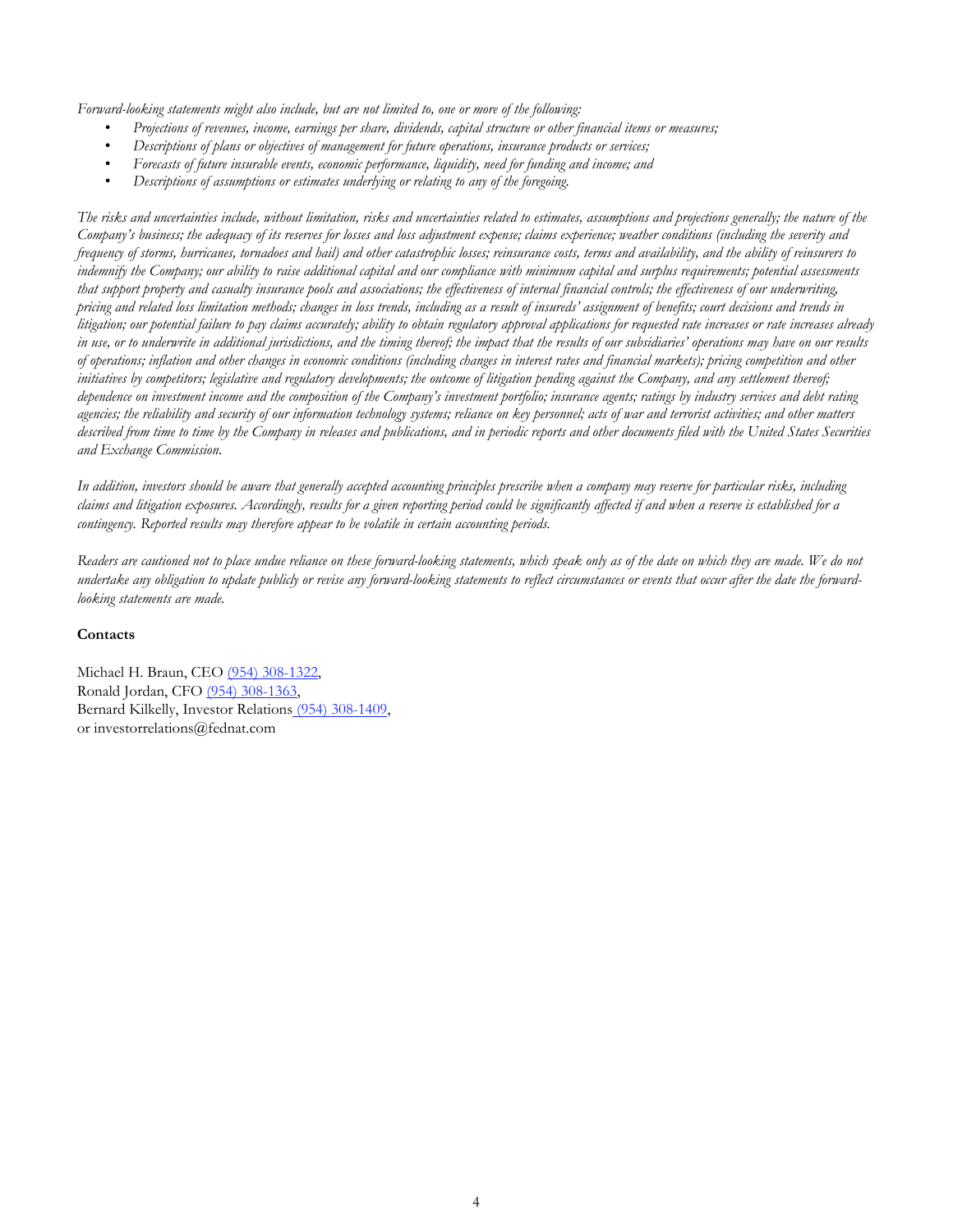Selected Financial Highlights

## (Dollars in thousands, except per share data)

|                                                                 | As of or For the                |          |    |          |                |  |                                  |    |           |             |
|-----------------------------------------------------------------|---------------------------------|----------|----|----------|----------------|--|----------------------------------|----|-----------|-------------|
|                                                                 | Three Months Ended December 31, |          |    |          |                |  | Twelve Months Ended December 31, |    |           |             |
|                                                                 |                                 | 2021     |    | 2020     | % Change       |  | 2021                             |    | 2020      | % Change    |
| Net Income (Loss) Attributable to Common<br><b>Shareholders</b> |                                 |          |    |          |                |  |                                  |    |           |             |
| Net income (loss)                                               | \$                              | (8,569)  | \$ | (38,067) | $(77.5)\%$ \$  |  | (103, 100)                       | \$ | (78, 158) | 31.9 %      |
| Adjusted operating income (loss)                                |                                 | (7, 346) |    | (31,978) | $(77.0)\%$     |  | (103, 262)                       |    | (77, 281) | 33.6 %      |
| Per Common Share                                                |                                 |          |    |          |                |  |                                  |    |           |             |
| Net income (loss) - diluted                                     | \$                              | (0.49)   | \$ | (2.77)   | $(82.3)\%$ \$  |  | (6.18)                           | \$ | (5.64)    | $9.5\%$     |
| Adjusted operating income (loss) - diluted                      |                                 | (0.42)   |    | (2.33)   | $(81.9)\%$     |  | (6.19)                           |    | (5.58)    | $10.9\%$    |
| Dividends declared                                              |                                 |          |    | 0.09     | $(100.0)\%$    |  |                                  |    | 0.36      | $(100.0)\%$ |
| Book value                                                      |                                 | 3.40     |    | 11.53    | $(70.5)\%$     |  | 3.40                             |    | 11.53     | $(70.5)\%$  |
| Book value, excluding AOCI                                      |                                 | 3.46     |    | 10.70    | $(67.6)\%$     |  | 3.46                             |    | 10.70     | $(67.6)\%$  |
| <b>Return to Shareholders</b>                                   |                                 |          |    |          |                |  |                                  |    |           |             |
| Repurchases of common stock                                     | \$                              |          | \$ |          | NCM \$         |  |                                  | \$ | 10,000    | $(100.0)\%$ |
| Dividends declared                                              |                                 |          |    | 1,258    | $(100.0)\%$    |  |                                  |    | 5,077     | $(100.0)\%$ |
|                                                                 | \$                              |          | \$ | 1,258    | $(100.0)\%$ \$ |  |                                  | \$ | 15,077    | $(100.0)\%$ |
|                                                                 |                                 |          |    |          |                |  |                                  |    |           |             |
| Revenue                                                         |                                 |          |    |          |                |  |                                  |    |           |             |
| Total revenues                                                  | $\mathbb{S}$                    | 67,039   | \$ | 84,829   | $(21.0)\%$ \$  |  | 245,549                          | \$ | 431,863   | $(43.1)\%$  |
| Adjusted operating revenues                                     |                                 | 66,971   |    | 75,679   | $(11.5)\%$     |  | 243,957                          |    | 413,831   | $(41.0)\%$  |
| Gross premiums written                                          |                                 | 157,282  |    | 168,393  | $(6.6)\%$      |  | 684,777                          |    | 726,885   | $(5.8)\%$   |
| Gross premiums earned                                           |                                 | 172,972  |    | 181,979  | $(4.9)\%$      |  | 708,820                          |    | 720,967   | $(1.7)\%$   |
| Net premiums earned                                             |                                 | 54,148   |    | 63,200   | $(14.3)\%$     |  | 183,303                          |    | 364,134   | $(49.7)\%$  |
| <b>Ratios to Net Premiums Earned</b>                            |                                 |          |    |          |                |  |                                  |    |           |             |
| Net loss ratio                                                  |                                 | 88.0%    |    | 124.3 %  |                |  | 127.0 %                          |    | 103.4 %   |             |
| Net expense ratio                                               |                                 | 47.5 %   |    | 63.8 %   |                |  | 57.6 %                           |    | 40.5 %    |             |
| Combined ratio                                                  |                                 | 135.5 %  |    | 188.1 %  |                |  | 184.6 %                          |    | 143.9 %   |             |
| <b>In-Force Homeowners Policies</b>                             |                                 |          |    |          |                |  |                                  |    |           |             |
| Florida                                                         |                                 | 160,000  |    | 207,000  | $(22.7)\%$     |  | 160,000                          |    | 207,000   | $(22.7)\%$  |
| Non-Florida                                                     |                                 | 120,000  |    | 154,000  | $(22.1)\%$     |  | 120,000                          |    | 154,000   | $(22.1)\%$  |
|                                                                 |                                 | 280,000  |    | 361,000  | $(22.4)\%$     |  | 280,000                          |    | 361,000   | $(22.4)\%$  |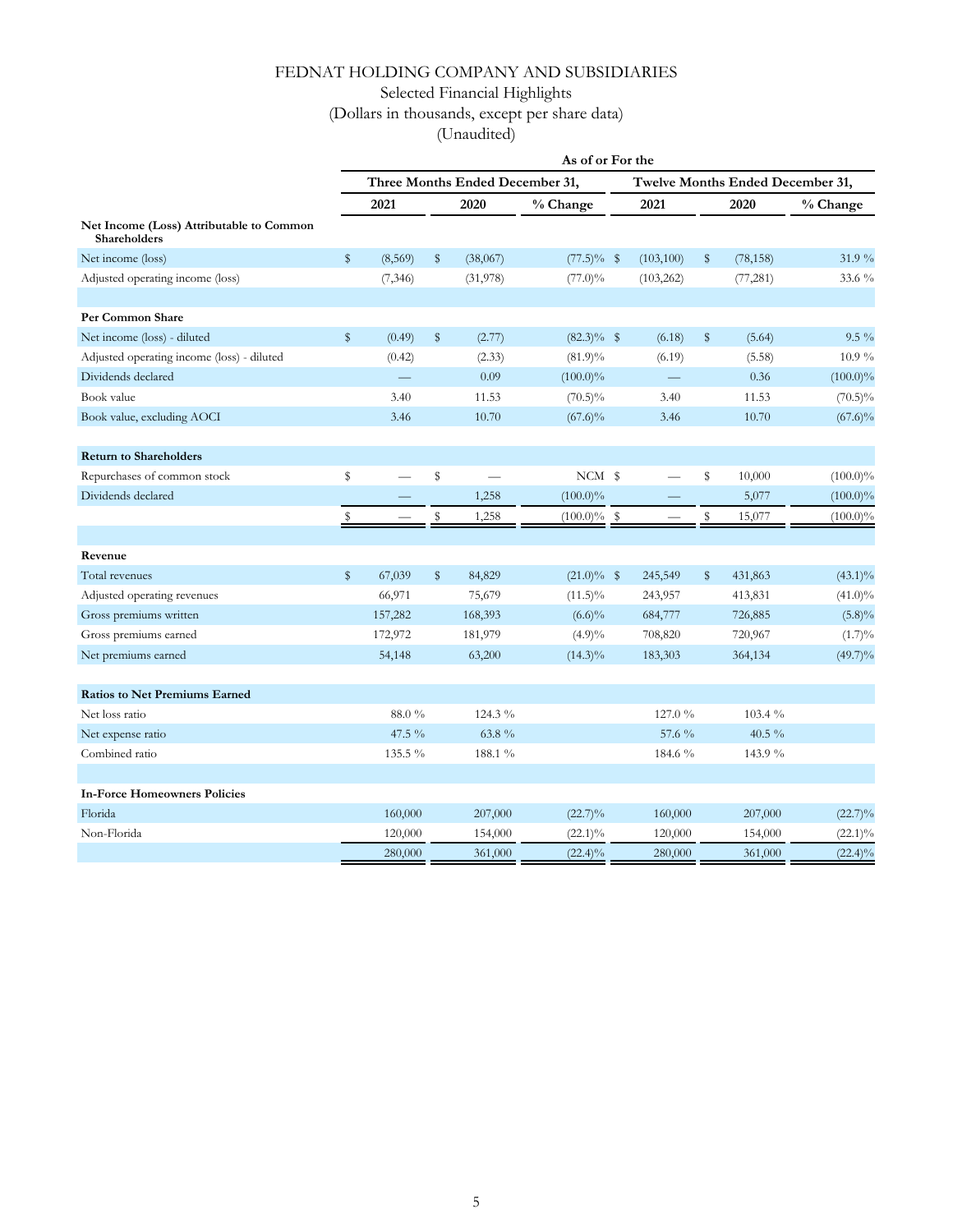### Consolidated Statement of Operations

(In thousands, except per share data)

|                                                               | <b>Three Months Ended</b><br>December 31, |              |    |             | <b>Twelve Months Ended</b> |            |      |            |  |
|---------------------------------------------------------------|-------------------------------------------|--------------|----|-------------|----------------------------|------------|------|------------|--|
|                                                               |                                           |              |    |             | December 31,               |            |      |            |  |
|                                                               |                                           | 2021         |    | 2020        |                            | 2021       |      | 2020       |  |
| Revenues:                                                     |                                           |              |    |             |                            |            |      |            |  |
| Net premiums earned                                           | \$                                        | 54,148       | \$ | 63,200      | \$                         | 183,303    | \$   | 364,134    |  |
| Net investment income                                         |                                           | 1,678        |    | 2,149       |                            | 6,770      |      | 11,786     |  |
| Net realized and unrealized gains (losses)                    |                                           | 68           |    | 9,150       |                            | 11,017     |      | 18,032     |  |
| Direct written policy fees                                    |                                           | 3,321        |    | 3,308       |                            | 13,051     |      | 13,970     |  |
| Other income                                                  |                                           | 7,824        |    | 7,022       |                            | 31,408     |      | 23,941     |  |
| Total revenues                                                |                                           | 67,039       |    | 84,829      |                            | 245,549    |      | 431,863    |  |
|                                                               |                                           |              |    |             |                            |            |      |            |  |
| Costs and expenses:                                           |                                           |              |    |             |                            |            |      |            |  |
| Losses and loss adjustment expenses                           |                                           | 47,670       |    | 78,587      |                            | 232,760    |      | 376,449    |  |
| Commissions and other underwriting expenses                   |                                           | 19,203       |    | 34,083      |                            | 81,180     |      | 124,288    |  |
| General and administrative expenses                           |                                           | 6,501        |    | 6,179       |                            | 24,355     |      | 23,420     |  |
| Interest expense                                              |                                           | 2,307        |    | 1,916       |                            | 8,758      |      | 7,661      |  |
| Impairment of intangibles                                     |                                           | 1,280        |    | 11,699      |                            | 1,280      |      | 11,699     |  |
| Total costs and expenses                                      |                                           | 76,961       |    | 132,464     |                            | 348,333    |      | 543,517    |  |
|                                                               |                                           |              |    |             |                            |            |      |            |  |
| Income (loss) before income taxes                             |                                           | (9, 922)     |    | (47, 635)   |                            | (102, 784) |      | (111, 654) |  |
| Income tax expense (benefit)                                  |                                           | (1, 353)     |    | (9, 568)    |                            | 316        |      | (33, 496)  |  |
| Net income (loss)                                             | Ş.                                        | $(8,569)$ \$ |    | (38,067)    | - \$                       | (103, 100) | - \$ | (78, 158)  |  |
|                                                               |                                           |              |    |             |                            |            |      |            |  |
| Net Income (Loss) Per Common Share                            |                                           |              |    |             |                            |            |      |            |  |
| Basic                                                         | \$                                        | $(0.49)$ \$  |    | $(2.77)$ \$ |                            | (6.18)     | \$   | (5.64)     |  |
| Diluted                                                       |                                           | (0.49)       |    | (2.77)      |                            | (6.18)     |      | (5.64)     |  |
|                                                               |                                           |              |    |             |                            |            |      |            |  |
| Weighted Average Number of Shares of Common Stock Outstanding |                                           |              |    |             |                            |            |      |            |  |
| Basic                                                         |                                           | 17,447       |    | 13,718      |                            | 16,675     |      | 13,846     |  |
| Diluted                                                       |                                           | 17,447       |    | 13,718      |                            | 16,675     |      | 13,846     |  |
|                                                               |                                           |              |    |             |                            |            |      |            |  |
| Dividends Declared Per Common Share                           | \$                                        |              | \$ | 0.09        | \$                         |            | \$   | 0.36       |  |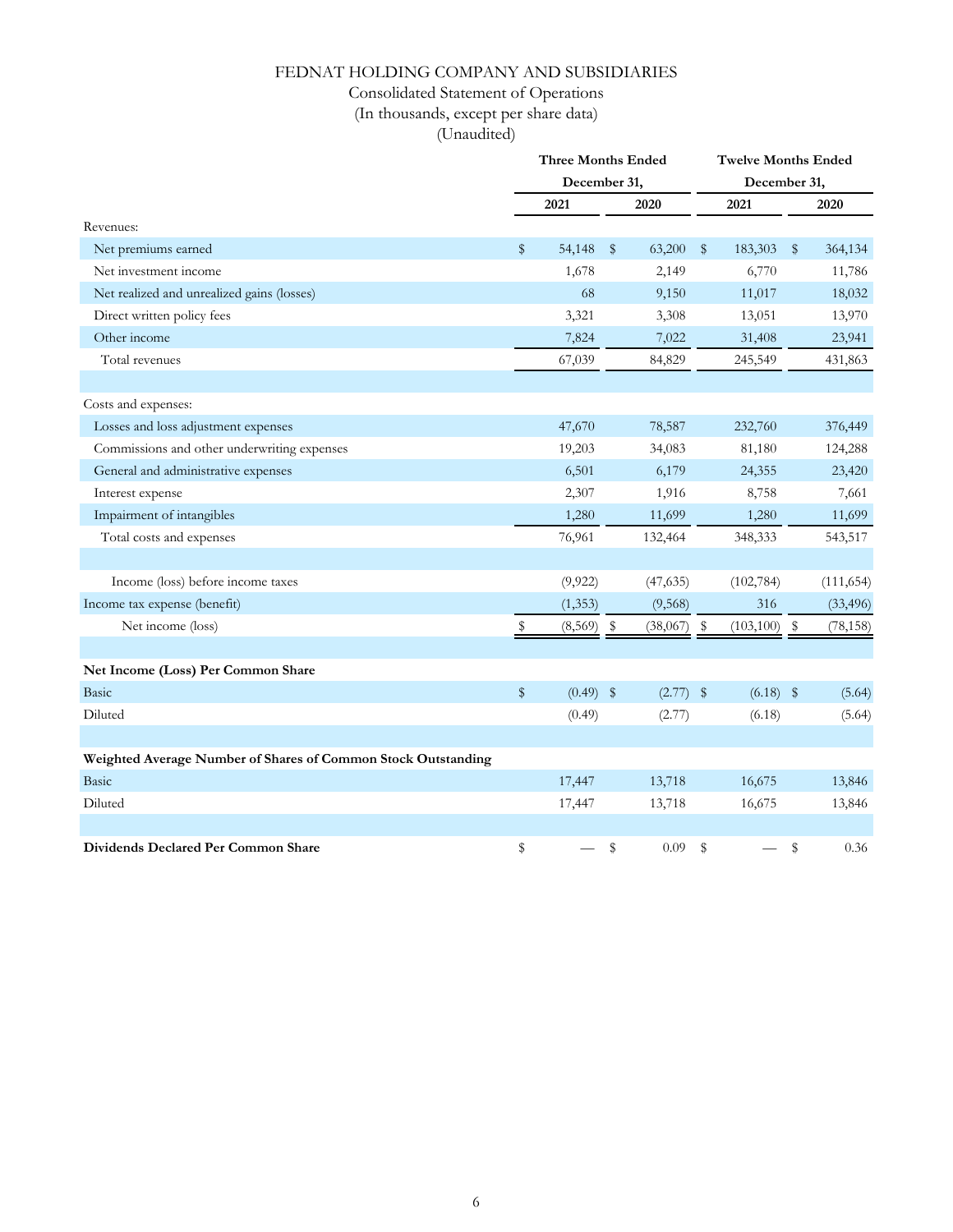## Selected Operating Metrics

|                              |              | <b>Three Months Ended</b>    |               |                | <b>Twelve Months Ended</b> |         |                                            |         |  |
|------------------------------|--------------|------------------------------|---------------|----------------|----------------------------|---------|--------------------------------------------|---------|--|
|                              |              | December 31,                 |               |                |                            |         | December 31,                               |         |  |
|                              | 2020<br>2021 |                              | 2021          |                |                            | 2020    |                                            |         |  |
|                              |              |                              |               |                | (In thousands)             |         |                                            |         |  |
| Gross premiums written:      |              |                              |               |                |                            |         |                                            |         |  |
| Homeowners Florida           | \$           | 107,826                      | $\mathbb{S}$  | 104,777        | $\sqrt{3}$                 | 428,439 | $\mathbb{S}$                               | 444,576 |  |
| Homeowners non-Florida       |              | 45,130                       |               | 59,637         |                            | 235,278 |                                            | 263,534 |  |
| Federal flood                |              | 4,430                        |               | 4,055          |                            | 21,304  |                                            | 19,022  |  |
| Non-core                     |              | (104)                        |               | (76)           |                            | (244)   |                                            | (247)   |  |
| Total gross premiums written | $\mathbb{S}$ | 157,282                      | $\frac{1}{2}$ | 168,393        | $\sqrt[6]{\frac{1}{2}}$    | 684,777 | $\mathbb{S}$                               | 726,885 |  |
|                              |              | <b>Three Months Ended</b>    |               |                |                            |         | <b>Twelve Months Ended</b><br>December 31, |         |  |
|                              |              | December 31,                 |               |                |                            |         |                                            |         |  |
|                              | 2021<br>2020 |                              |               |                |                            | 2021    | 2020                                       |         |  |
|                              |              |                              |               | (In thousands) |                            |         |                                            |         |  |
| Gross premiums earned:       |              |                              |               |                |                            |         |                                            |         |  |
| Homeowners Florida           | $\mathbb{S}$ | 107,164                      | $\mathbb{S}$  | 112,274        | $\mathbb{S}$               | 434,120 | $\mathbb{S}$                               | 459,511 |  |
| Homeowners non-Florida       |              | 60,580                       |               | 65,121         |                            | 254,740 |                                            | 244,192 |  |
| Federal flood                |              | 5,332                        |               | 4,660          |                            | 20,204  |                                            | 17,511  |  |
| Non-core                     |              | (104)                        |               | (76)           |                            | (244)   |                                            | (247)   |  |
| Total gross premiums earned  | S            | 172,972                      | \$            | 181,979        | $\mathbb{S}$               | 708,820 | $\mathbb{S}$                               | 720,967 |  |
|                              |              | <b>Three Months Ended</b>    |               |                |                            |         | <b>Twelve Months Ended</b>                 |         |  |
|                              |              | December 31,<br>2021<br>2020 |               |                | December 31,               |         |                                            |         |  |
|                              |              |                              |               |                |                            | 2021    |                                            | 2020    |  |
|                              |              | (In thousands)               |               |                |                            |         |                                            |         |  |
| Net premiums earned:         |              |                              |               |                |                            |         |                                            |         |  |
| Homeowners Florida           | \$           | 37,774                       | \$            | 39,940         | $\frac{1}{2}$              | 117,641 | $\mathbb{S}$                               | 230,567 |  |
| Homeowners non-Florida       |              | 16,478                       |               | 23,336         |                            | 65,906  |                                            | 133,814 |  |
| Non-core                     |              | (104)                        |               | (76)           |                            | (244)   |                                            | (247)   |  |
| Total net premiums earned    | \$           | 54,148                       | \$            | 63,200         | \$                         | 183,303 | \$                                         | 364,134 |  |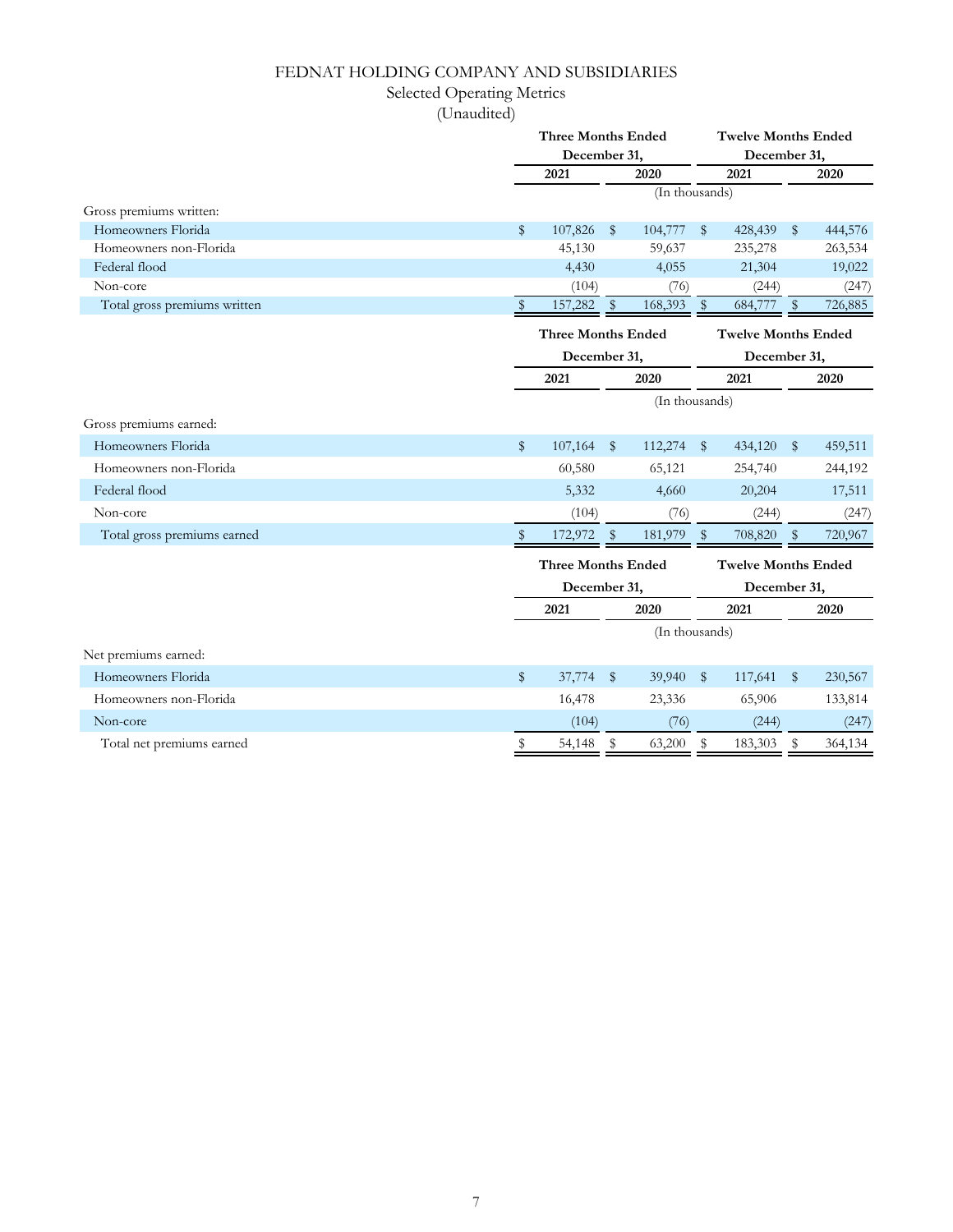## Selected Operating Metrics (continued)

|                                                   |      | <b>Three Months Ended</b> |       | <b>Twelve Months Ended</b> |                            |          |               |           |  |
|---------------------------------------------------|------|---------------------------|-------|----------------------------|----------------------------|----------|---------------|-----------|--|
|                                                   |      | December 31,              |       | December 31,               |                            |          |               |           |  |
|                                                   |      | 2021                      | 2020  |                            |                            | 2021     |               | 2020      |  |
|                                                   |      |                           |       |                            | (In thousands)             |          |               |           |  |
| Commissions and other underwriting expenses:      |      |                           |       |                            |                            |          |               |           |  |
| Homeowners Florida                                | $\,$ | 10,854                    | $\$\$ | 12,862                     | $\sqrt{3}$                 | 47,817   | $\mathbb{S}$  | 54,043    |  |
| All others                                        |      | 12,354                    |       | 11,595                     |                            | 48,672   |               | 49,384    |  |
| Ceding commissions                                |      | (21,099)                  |       | (13, 174)                  |                            | (77,090) |               | (27, 143) |  |
| Total commissions                                 |      | 2,109                     |       | 11,283                     |                            | 19,399   |               | 76,284    |  |
|                                                   |      |                           |       |                            |                            |          |               |           |  |
| Fees                                              |      | 1,528                     |       | 1,385                      |                            | 5,367    |               | 5,079     |  |
| Salaries and wages                                |      | 4,137                     |       | 3,723                      |                            | 13,896   |               | 13,791    |  |
| Other underwriting expenses                       |      | 11,429                    |       | 17,692                     |                            | 42,518   |               | 29,134    |  |
| Total commissions and other underwriting expenses |      | 19,203                    | -S    | 34,083                     | - \$                       | 81,180   | $\mathcal{R}$ | 124,288   |  |
|                                                   |      | <b>Three Months Ended</b> |       |                            | <b>Twelve Months Ended</b> |          |               |           |  |
|                                                   |      | December 31,              |       |                            | December 31,               |          |               |           |  |
|                                                   |      | 2021                      | 2020  |                            | 2021                       |          |               | 2020      |  |
|                                                   |      |                           |       |                            |                            |          |               |           |  |
| Net loss ratio                                    |      | 88.0%                     |       | 124.3 %                    |                            | 127.0%   |               | 103.4 %   |  |
| Net expense ratio                                 |      | 47.5 %                    |       | 63.8 $\%$                  |                            | 57.6 %   |               | 40.5 %    |  |
| Combined ratio                                    |      | 135.5 %                   |       | 188.1 %                    |                            | 184.6 %  |               | 143.9 %   |  |
| Gross loss ratio                                  |      | 84.2 %                    |       | 150.6 %                    |                            | 180.3 %  |               | 144.2 %   |  |
| Gross expense ratio                               |      | $27.1\%$                  |       | 29.4 %                     |                            | 25.8 %   |               | 24.3 %    |  |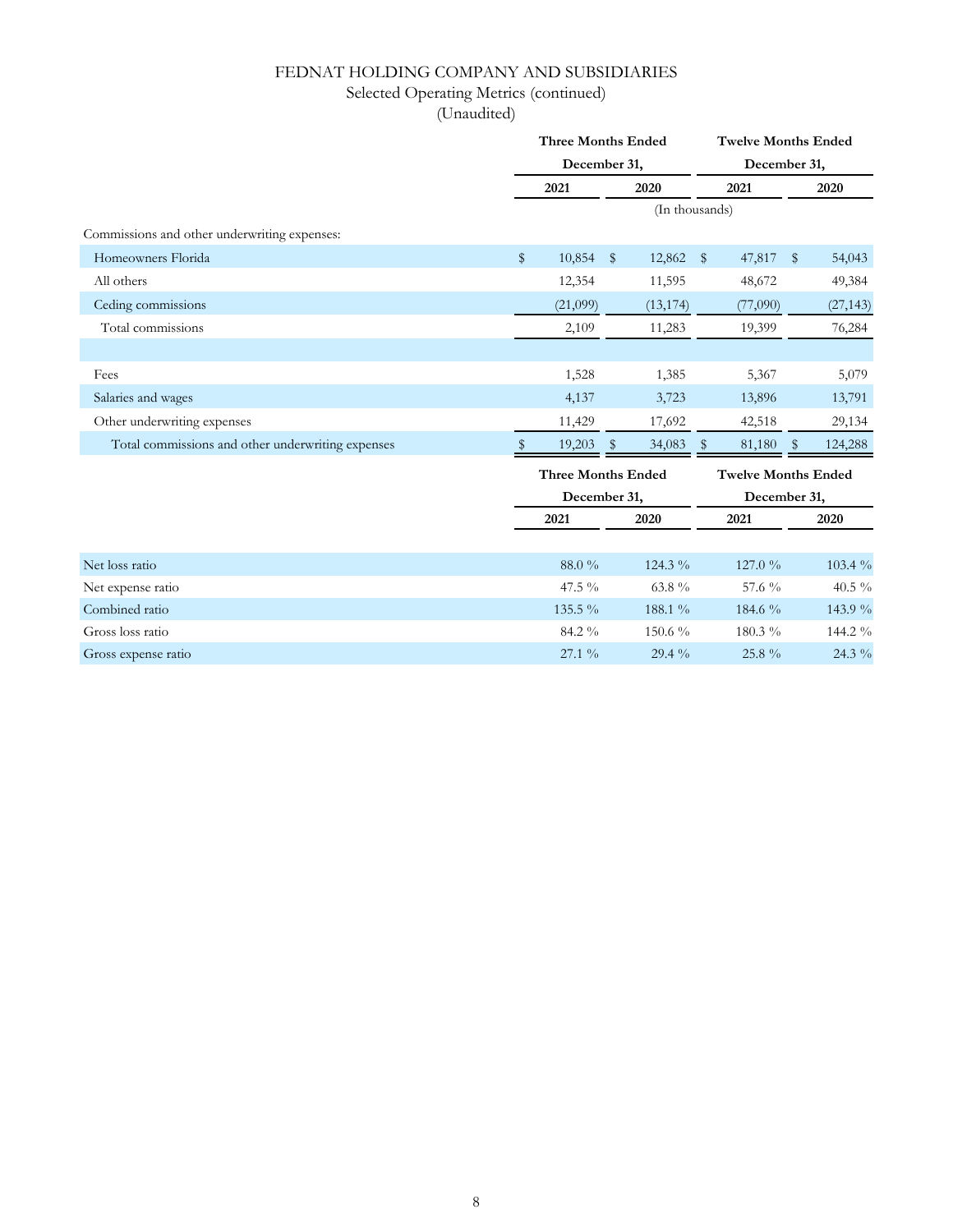### Consolidated Balance Sheet

|                                                                                                                                        | December 31, |           |                        |           |  |
|----------------------------------------------------------------------------------------------------------------------------------------|--------------|-----------|------------------------|-----------|--|
|                                                                                                                                        |              | 2021      | 2020<br>(In thousands) |           |  |
| <b>ASSETS</b>                                                                                                                          |              |           |                        |           |  |
| Investments:                                                                                                                           |              |           |                        |           |  |
| Debt securities, available-for-sale, at fair value (amortized cost of \$324,861 and \$473,126, respectively)                           | \$           | 327,532   | $\sqrt[6]{2}$          | 488,210   |  |
| Equity securities, at fair value                                                                                                       |              | 5,905     |                        | 3,157     |  |
| Total investments                                                                                                                      |              | 333,437   |                        | 491,367   |  |
| Cash and cash equivalents                                                                                                              |              | 83,526    |                        | 102,367   |  |
| Prepaid reinsurance premiums                                                                                                           |              | 242,537   |                        | 278,272   |  |
| Premiums receivable, net of allowance of \$125 and \$233, respectively                                                                 |              | 41,174    |                        | 50,803    |  |
| Reinsurance recoverable, net of allowance of \$249 and \$65, respectively                                                              |              | 613,203   |                        | 413,026   |  |
| Deferred acquisition costs, net                                                                                                        |              | 18,829    |                        | 25,405    |  |
| Current and deferred income taxes, net                                                                                                 |              | 30,014    |                        | 35,035    |  |
| Other assets                                                                                                                           |              | 49,950    |                        | 32,262    |  |
| <b>Total assets</b>                                                                                                                    | \$           | 1,412,670 | \$                     | 1,428,537 |  |
|                                                                                                                                        |              |           |                        |           |  |
| LIABILITIES AND SHAREHOLDERS' EQUITY                                                                                                   |              |           |                        |           |  |
| Liabilities                                                                                                                            |              |           |                        |           |  |
| Loss and loss adjustment expense reserves                                                                                              | $\$\$        | 739,135   | \$                     | 540,367   |  |
| Unearned premiums                                                                                                                      |              | 342,747   |                        | 366,789   |  |
| Reinsurance payable and funds withheld liabilities                                                                                     |              | 102,748   |                        | 202,827   |  |
| Long-term debt, net of deferred financing costs of \$2,195 and \$1,317, respectively                                                   |              | 118,805   |                        | 98,683    |  |
| Deferred revenue                                                                                                                       |              | 5,240     |                        | 7,187     |  |
| Other liabilities                                                                                                                      |              | 44,609    |                        | 54,524    |  |
| <b>Total liabilities</b>                                                                                                               |              | 1,353,284 |                        | 1,270,377 |  |
| <b>Shareholders' Equity</b>                                                                                                            |              |           |                        |           |  |
| Preferred stock, \$0.01 par value: 1,000,000 shares authorized                                                                         |              |           |                        |           |  |
| Common stock, \$0.01 par value: 50,000,000 shares authorized; 17,446,930 and 13,717,908 shares issued and<br>outstanding, respectively |              | 174       |                        | 137       |  |
| Additional paid-in capital                                                                                                             |              | 186,007   |                        | 169,298   |  |
| Accumulated other comprehensive income (loss)                                                                                          |              | (1,034)   |                        | 11,386    |  |
| Retained earnings (deficit)                                                                                                            |              | (125,761) |                        | (22,661)  |  |
| Total shareholders' equity                                                                                                             |              | 59,386    |                        | 158,160   |  |
| Total liabilities and shareholders' equity                                                                                             | \$           | 1,412,670 | \$                     | 1,428,537 |  |